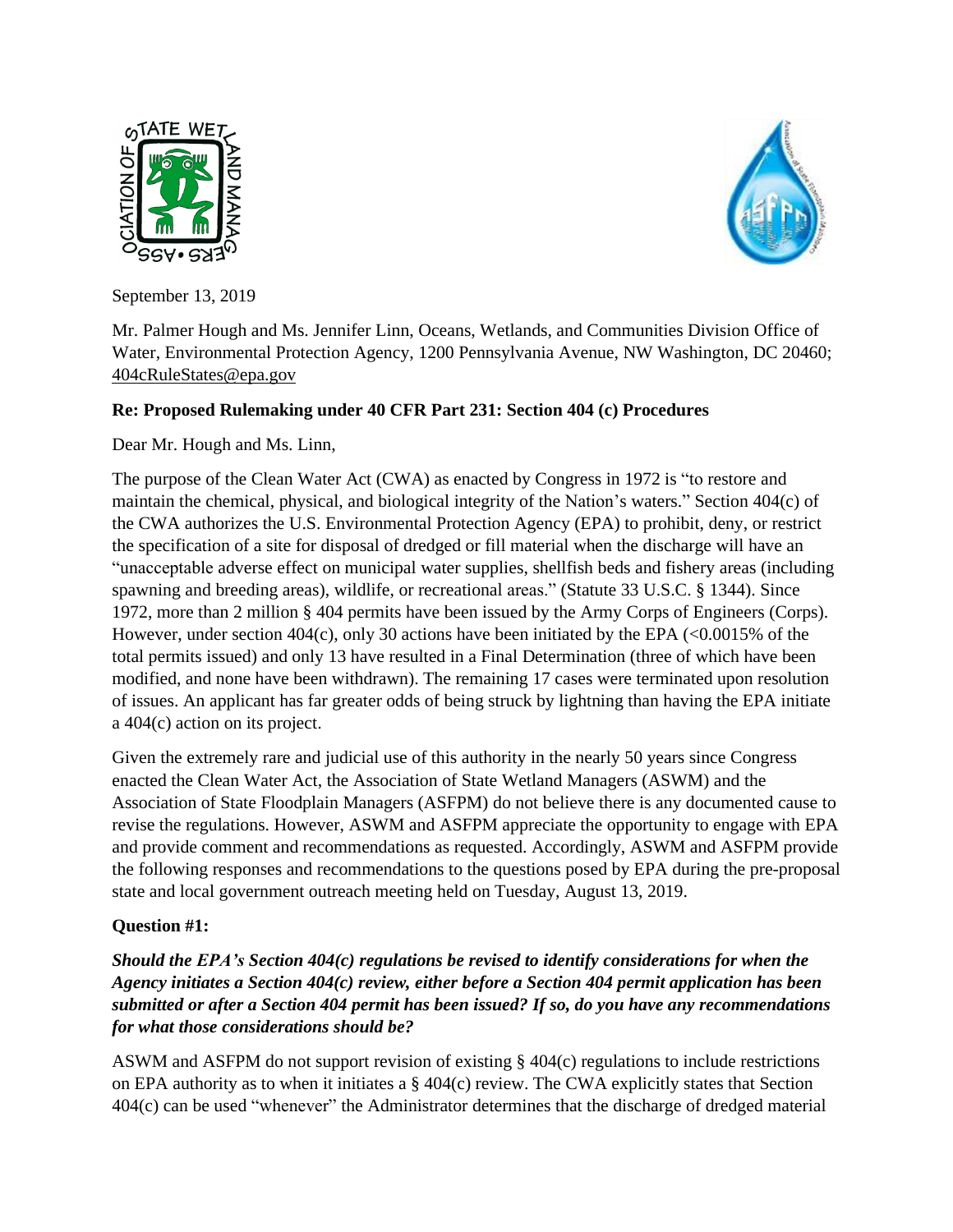would cause an "unacceptable adverse effect." EPA's regulations at 40 CFR 231.2(e) define "unacceptable adverse effect" as:

"Impact on an aquatic or wetland ecosystem which is likely to result in significant degradation of municipal water supplies or significant loss of or damage to fisheries, shellfishing, or wildlife habitat or recreation areas. In evaluating the unacceptability of such impacts, consideration should be given to the relevant portions of the Section  $404(b)(1)$ Guidelines (40 CFR part 230)."

The Administrator's authority in regard to  $\S$  404(c) is further supported in the text of the CWA:

"The Administrator is authorized to prohibit the specification (including the withdrawal of specification) of any defined area as a disposal site, and he is authorized to deny or restrict the use of any defined area for specification (including the withdrawal of specification) as a disposal site, *whenever he determines*, after notice and opportunity for public hearings, that the discharge of such materials into such area will have an unacceptable adverse effect on municipal water supplies, shellfish beds and fishery areas (including spawning and breeding areas), wildlife, or recreational areas. Before making such determination, the Administrator shall consult with the Secretary. The Administrator shall set forth in writing and make public his findings and his reasons for making any determination under this subsection." (emphasis added)

EPA's use of its § 404(c) authority has been upheld by Federal courts each time it has been challenged. The U.S. District Court for the District of Columbia found that:

"Section 404 imposes no temporal limit on the Administrator's authority to withdraw the Corps's specification but instead expressly empowers him to prohibit, restrict or withdraw the specification "*whenever*" he makes a determination that the statutory "unacceptable adverse effect" will result. Using the expansive conjunction "whenever," the Congress made plain its intent to grant the Administrator authority to prohibit/deny/restrict/withdraw a specification at *any* time. See 20 Oxford English Dictionary 210 (2d ed. 1989) (defining "whenever," used in "a qualifying (conditional) clause," as: "At whatever time, no matter when."). Thus, the unambiguous language of subsection 404(c) manifests the Congress's intent to confer on EPA a broad veto power extending beyond the permit issuance…As we have repeatedly stated throughout this opinion, the text of section 404(c) does indeed clearly and unambiguously give EPA the power to act post-permit."<sup>1</sup>

And more recently in 2016, the U.S. District Court of Appeals for the District of Columbia found in the case of Mingo Logan Coal Co. v. U.S. Environmental Protection Agency, that:

"In Mingo Logan II, we held that the EPA could exercise this "backstop" authority both prepermit and post-permit; that is, the EPA may prevent the Corps from issuing a 404 permit specifying a disposal site or it may withdraw specification of a disposal site after the Corps has issued a permit."<sup>2</sup>

<sup>1</sup> Mingo Logan Coal Co. v. EPA, 714 F.3d 608, 613 (D.C. Cir. 2013)

<sup>2</sup> Mingo Logan Coal Co. v. U.S. Environmental Protection Agency, 829 F.3d 710, 714 (D.C. Cir. 2016)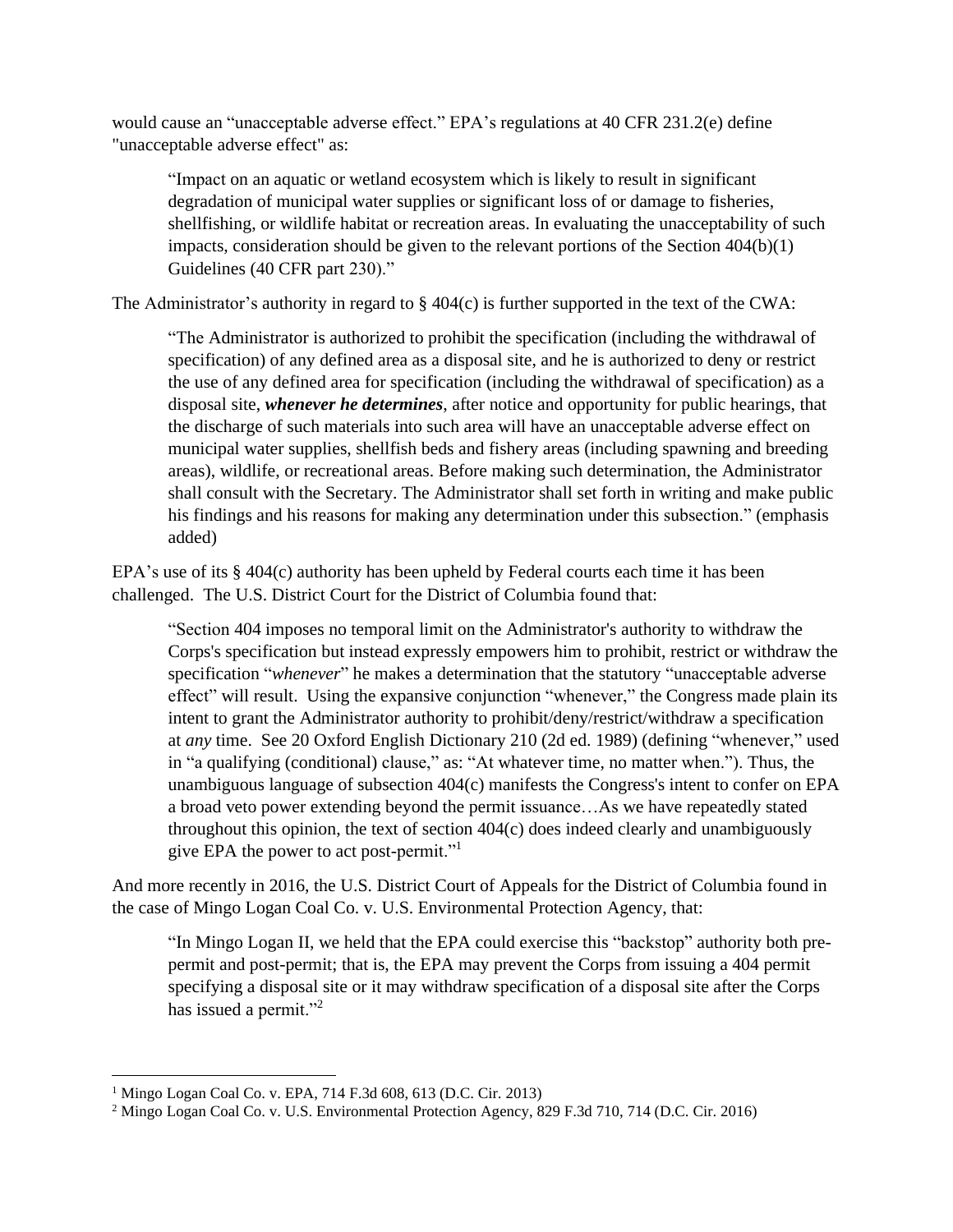The existing § 404(c) regulations establish detailed procedures that EPA must follow to determine whether a § 404(c) action is warranted. Among other things, EPA must notify the District Engineer or the state, the owner of the record of the site and the applicant; provide public notice of every Proposed Determination and notice of all public hearings; provide a formal opportunity for public comment of not less than 30 or more than 60 days; and give the applicant or project proponent, the state (where the program has been assumed), and the Corps two formal opportunities to revise its application or plans to prevent unacceptable harm. Under this process, the regulations lay out a process that typically takes a minimum of six months to reach a Final Determination; nearly always, this process takes even more time.

The argument provided by former Administrator Pruitt in his June 2018 memo<sup>3</sup> that "the mere potential of the EPA's use of its section 404(c) authority before or after the permitting process could influence investment decisions and chill economic growth" is irrelevant, as 404(c) action is limited to an evaluation of impacts on the relevant environmental resources only. Moreover, it is disingenuous as Pruitt had previously overturned his own proposal to withdraw the pre-permit Proposed Determination for the Pebble Deposit mine in Alaska, concluding that "any mining projects in the region likely pose a risk to the abundant natural resources that exist there." <sup>4</sup> In EPA's Bristol Bay Assessment, the report concluded that "large-scale mining poses risks to salmon and the tribal communities that have depended on them for thousands of years." The assessment also recognizes the substantial economic contributions to the state of Alaska from Bristol Bay's ecological resources that are at risk, including the generation of "nearly \$480 million in direct economic expenditures and sales in 2009 and provided employment for over 14,000 full- and part-time workers."<sup>5</sup>

In EPA's own rationale as expressed in response to public comments about the rules governing § 404(c) and EPA's authority to initiate review before a § 404 permit application has been submitted, EPA explained that its authority "will facilitate planning by developers and industry. It will eliminate frustrating situations in which someone spends time and money developing a project for an inappropriate site and learns at an advanced stage that he must start over." Thus, the review can save the permit applicant thousands, if not millions, in costs and months, if not years, in the time it would have incurred by moving forward with plans for a project that would clearly cause "unacceptable adverse effect."

Again, the use of § 404(c) authority by EPA has been extremely rare, prudent and judicious. In the rare instances in which it has been used, as in the case of Pebble Mine in Alaska, it has been used within the framework of a very careful planning process. According to an agency statement reported by E&E News on May 21, 2015, EPA staff spent "three years evaluating science, conducting hearings and reviewing one million public comments in developing the Bristol Bay Watershed Assessment." EPA's statement went on to say, "That process included two independent peer reviews and a robust public outreach process in which Pebble Partnership readily participated. No process could have been more transparent and inclusive of all views, including for proponents of the Pebble Mine."<sup>6</sup>

<sup>3</sup> https://www.epa.gov/sites/production/files/2018-06/documents/memo\_cwa\_section\_404c\_regs\_06-26-2018\_0.pdf

<sup>4</sup> https://www.epa.gov/newsreleases/epa-administrator-scott-pruitt-suspends-withdrawal-proposed-determinationbristol-bay

<sup>5</sup> https://www.epa.gov/bristolbay/bristol-bay-assessment-final-report-2014

<sup>6</sup> <https://www.eenews.net/stories/1060018975>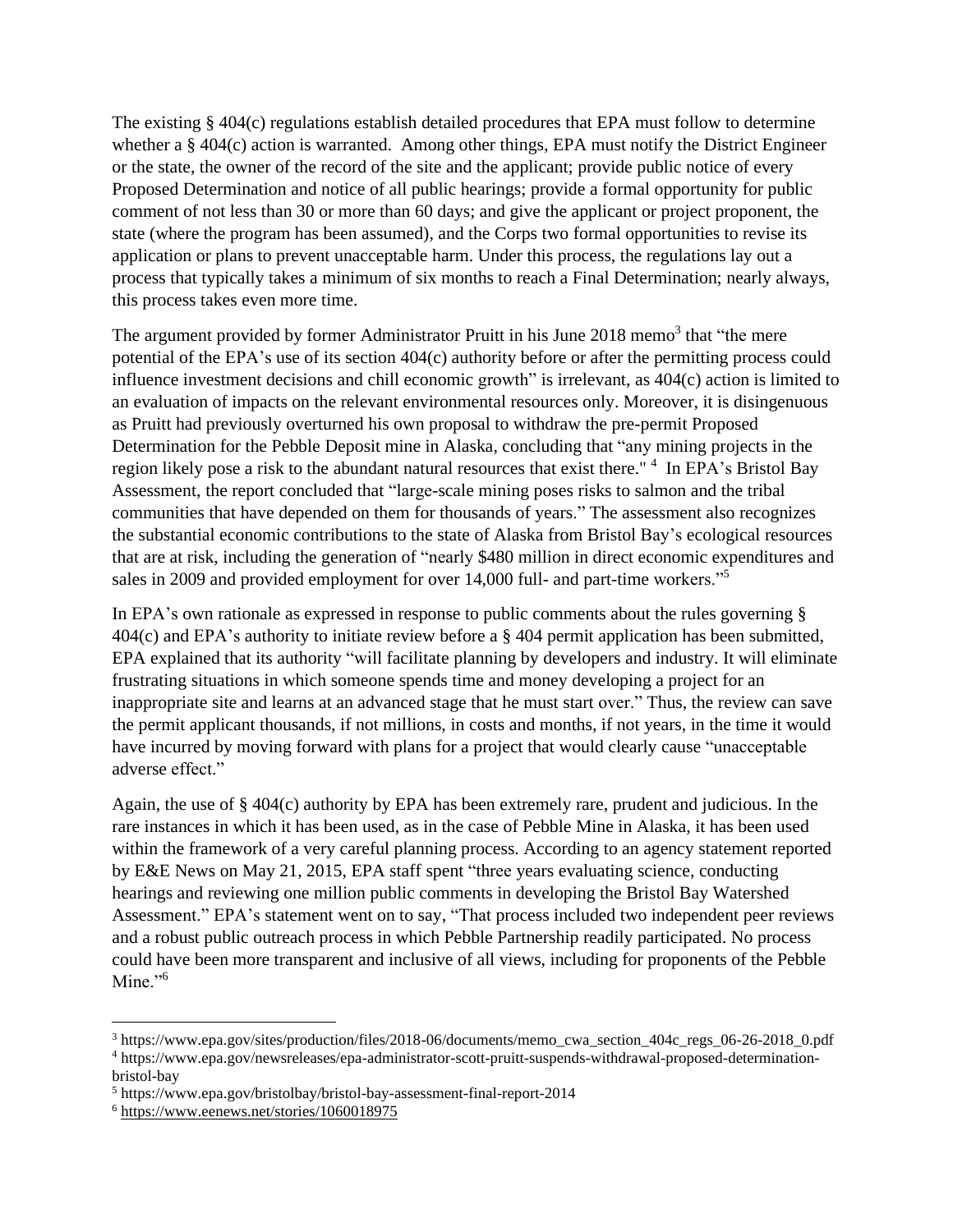### **Question #2:**

# *Should the EPA's Section 404(c) regulations be revised to identify how EPA Regional Offices coordinate with EPA Headquarters prior to taking action on the first three steps of the 404(c) review process? If so, do you have any recommendations for what that coordination process should involve?*

ASWM and ASFPM believe that the current process already allows for transparency and accountability. The Proposed and Recommended Determinations provide the insights of the EPA Regions, and the Final Determination provides the insight and reasoning of EPA Headquarters.

Furthermore, the internal coordination and communication between EPA Regions and Headquarters should remain just that—internal. The interests of states, tribes and other interested parties are revealed in their comment letters and/or the public hearing, which are described in the Proposed, Recommended and Final Determinations.

### **Question #3:**

# *Should the EPA's Section 404(c) regulations be revised to reference the permit elevation procedures established pursuant to Section(q) of the Clean Water Act if applicable? If so, do you have any recommendations for how to reference those procedures?*

ASWM and ASFPM strongly object to any efforts by EPA to revise § 404(c) regulations to reference applicable permit elevation procedures pursuant to the  $\S 404(q)$  Memorandum of Agreement (MOA) between the EPA and the Corps. The § 404(q) MOA is a distinctly separate conflict resolution process between the agencies and involves distinctly different standards for invoking the procedures of the MOA. Moreover, all of the controlling decisions for the 404(q) process rest with the Corps. Other than to initiate the  $\S 404(q)$  process, the EPA has little or no authority under the MOA. Requiring that EPA elevate the proposed issuance of a permit would unnecessarily add time to the overall process (and likely cost to the applicant/proponent). In addition, the initial stage of the Section 404(c) process already includes consultation with the Army Corps to find a resolution if possible. Although the MOA provides that "EPA reserves the right to proceed with § 404(c)," tying EPA to these elevation procedures would dilute EPA's authority in administering § 404(c). The MOA is not a regulatory process – it is an inter-agency conflict resolution agreement and it should remain so. To do otherwise would change the intent of the CWA and of Congress in regard to Section 404(c) authority for the EPA.

Furthermore, the current § 404(c) process gives the applicant/proponent and the Corps two formal opportunities to revise its application/permit or plans to prevent unacceptable harm, and thus remove the need to complete the § 404(c) process. As mentioned above, ASWM and ASFPM believe that this current process provides the functional equivalent of a permit elevation, but with greater transparency and documentation for the public.

### **Question #4:**

*Should the EPA's Section 404(c) regulations be revised to describe a specific process for how to modify or withdraw a Section 404(c) Final Determination? If so, do you have any recommendations for what that process should be?*